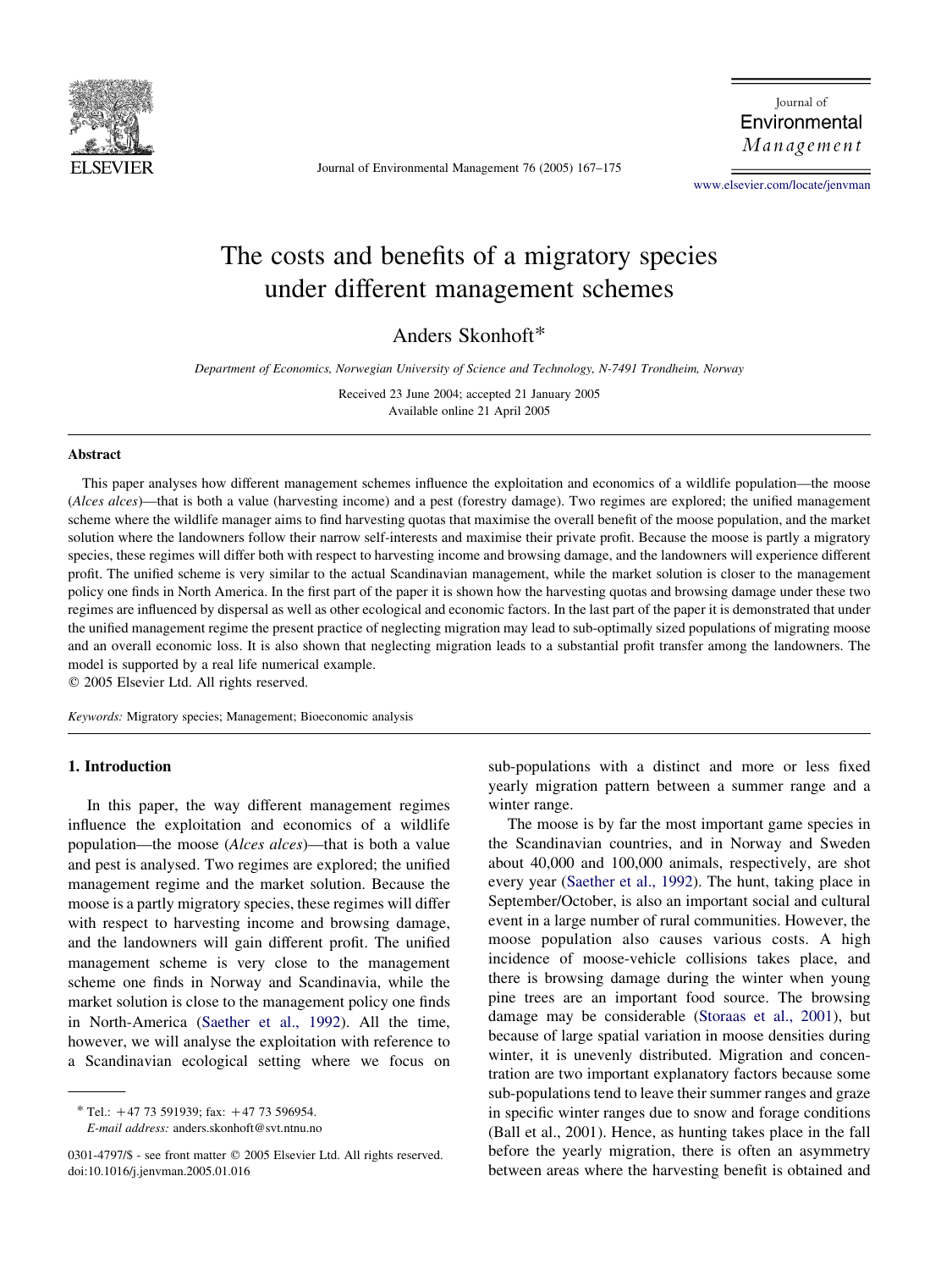areas with high browsing damage; that is, for some landowners the moose represents a value while being basically a pest for others (see, e.g. [Saether et al. \(1992\)](#page-8-0) for more details).

The following analysis of moose as a value and pest utilises a stylised bio-economic biomass framework that links two strands of studies within the bio-economic literature; spatial studies (see, e.g. [Huffaker et al. \(1992\),](#page-8-0) [Conrad \(1999\), Sanchirico and Wilen \(2001\) and Skonhoft](#page-8-0) [et al. \(2002\)\)](#page-8-0), and pest and nuisance studies (see, e.g. [Zivin](#page-8-0) [et al. \(2000\) and Huffaker et al. \(1992\)](#page-8-0)). We consider two areas of fixed size, two landowners and two sub-populations of moose. A fraction of one of the sub-populations migrates from its home range to the other area during the winter season where it causes forest damage. The present analysis is most similar to the [Huffaker et al. \(1992\)](#page-8-0) study and [Skonhoft et al. \(2002\),](#page-8-0) although dispersal is not density dependent (see below), and the moose is both a value and pest. Furthermore, in contrast to Huffaker et al., but in line with Skonhoft et al., different institutions, and hence management schemes, are studied.

As a consequence of dispersal and the moose being a pest, there will be an economic interdependency between the subpopulations, the two areas and the two landowners; that is, harvesting that takes place in one of the areas will generally influence the stock size and economic outcome in the other area, and vice versa. We study this economic interdependency in two ways. First, we analyse the situation where the landowners follow their narrow self-interests and maximise their private profit, harvesting income minus forestry damage. This first management scheme, the 'North American model', is referred to as the market solution. Next, we study the unified management scheme where the wildlife manager, the planner in the economic jargon, aims to find harvesting quotas that maximise the profit of the two areas viewed together. The harvesting policy in this 'Scandinavian model' is then based on an overall economic and ecological assessment. Both regimes assume stable populations.

We start by formulating the population equations and the cost and benefit functions in Section 2. Next, in Section 3, the market solution is studied while the unified management scheme is analysed in Section 4. Section 5 illustrates the two regimes numerically by a real life example from the so-called Swe–Nor moose region some 250 km north of Oslo, Norway. In Section 6, we study the economic consequences of neglecting dispersal when setting the harvesting quotas within the unified management scheme. As will be shown, the solution of this scheme then becomes more similar to the market solution.

## 2. The population equations and the cost and benefit functions

We consider two areas of fixed size, area 1 and 2, with two different landowners, owner 1 and owner 2, and two sub-populations of moose, sub-population 1 and 2 and where there is seasonal dispersal. [Saether et al. \(1992\)](#page-8-0) discuss the various migration patterns of Alces alces. As already indicated, we focus on the most common one, at least in a Scandinavian context, namely sub-populations with a distinct and more or less fixed yearly migration pattern between a summer range and a winter range. All the time the dispersal is modelled by letting a fixed fraction of one of the sub-populations migrate in a density independent manner during the winter. Because of the snow and forage conditions, it is assumed that the dispersal runs from area 1 to area  $2<sup>1</sup>$ . These two areas are considered a closed system, and after the winter all the migratory moose return to their summer range. The hunting season is September/October, before the yearly migration. Harvesting income is therefore directly related to the summer range of the two subpopulations while the migrating fraction of sub-population 1 causes forestry damage in area 2 during the winter season, but not vice versa since sub-population 2 is non-migratory.

Neglecting any stochastic variations in environment and biology, the equations

$$
X_{1,t+1} = (1 - h_{1,t})[X_{1,t} + F(X_{1,t})]
$$
\n<sup>(1)</sup>

and

$$
X_{2,t+1} = (1 - h_{2,t})[X_{2,t} + G(X_{2,t})]
$$
\n(2)

give the population dynamics where  $X_{i,t}$  ( $i=1,2$ ) is the size of sub-population  $i$  measured as biomass (or number of 'normalised' animals) in year t after winter,  $0 \le h_i$ ,  $\lt 1$  is the fraction harvested the same year, and  $F(X_{1,t})$  and  $G(X_{2,t})$  are the density dependent natural growth functions assumed to be of the logistic type (see below). Natural growth occurs at calving in May/June, so taking place before the hunting in September/October [\(Saether et al., 1992](#page-8-0)),  $X_{1,t} + F(X_{1,t})$  is accordingly the biomass before hunting which reduces to  $(1-h_{1,t})[X_{1,t}+F(X_{1,t})]$  after hunting. The fraction of the population migrating from area 1 to area 2 after the hunting season depends on snow and food conditions, in addition to the topography and the size of the areas, and is fixed as  $0 \le \alpha \le 1$ . The population migrating out of area 1 is therefore  $(1-h_{1,t})\alpha[X_{1,t}+F(X_{1,t})]$ , and hence  $(Z_{1,t} = (1 - h_{1,t})(1 - \alpha)[X_{1,t} + F(X_{1,t})]$  is the remaining population browsing in area 1 during the winter. When neglecting natural winter mortality, which is very low ([Saether et al., 1992\)](#page-8-0), and assuming that all animals return after winter  $(1-h_{1,t})[X_{1,t}+F(X_{1,t})]$ , is therefore the size of sub-population 1 the next year. For sub-population 2 we have the same annual cycle except that there is no dispersal out. The winter stock size browsing in area 2 is therefore  $Z_{2,t} = (1-h_{2,t})\left[X_{2,t}+G(X_{2,t})\right] + (1-h_{1,t})\alpha[X_{1,t}+F(X_{1,t})].$ 

<sup>&</sup>lt;sup>1</sup> Normally, the seasonal migratory moose tends to migrate from summer ranges on hilly ground and down to valleys with less snow and where the concentration of moose improves the opportunity of deriving advantage from walking in each other's tracks in order to reduce the cost of locomotion [\(Ball et al., 2001\)](#page-8-0).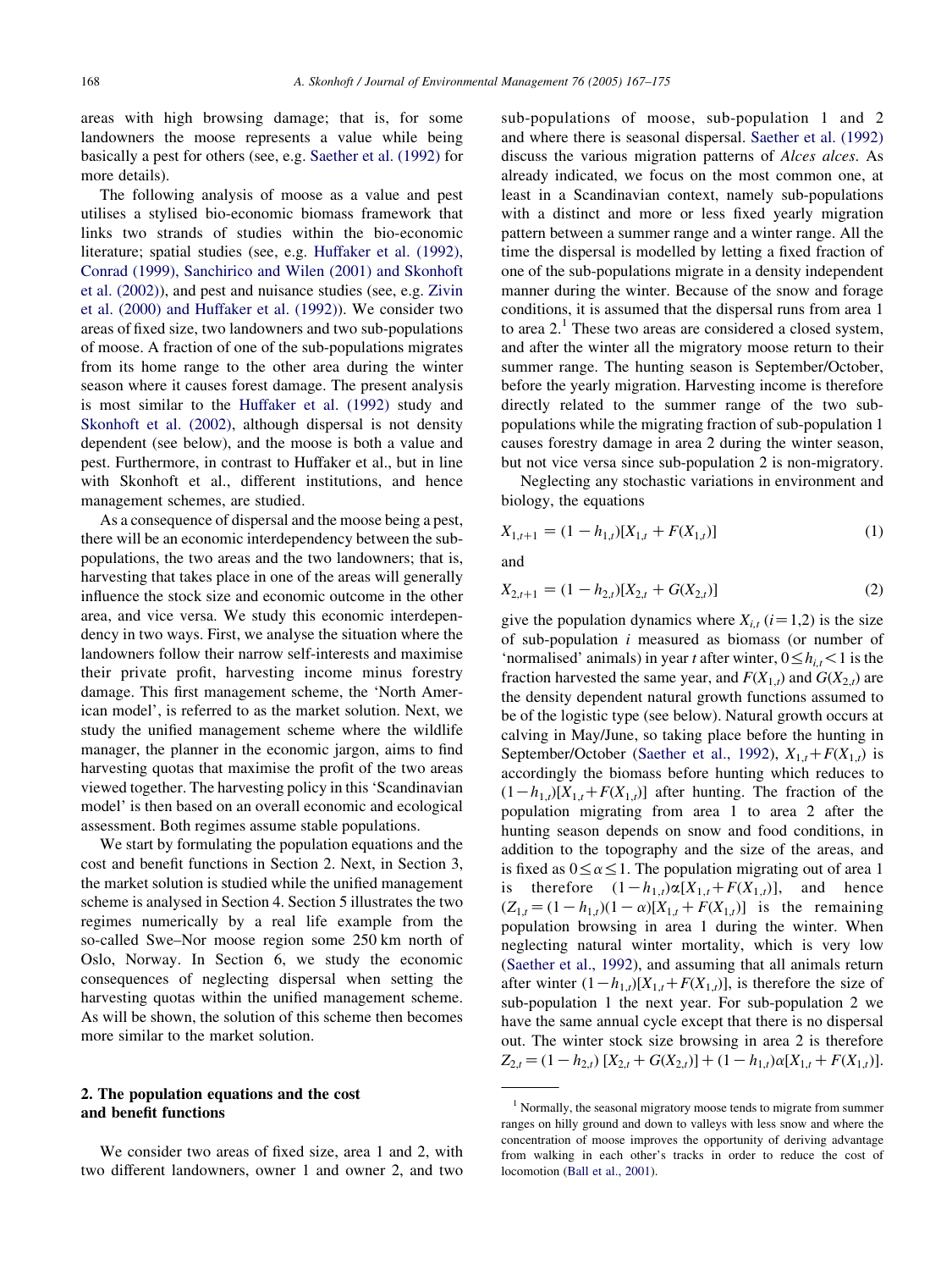Notice that there is no biological interdependency between the two sub-populations because there is no density dependent mortality during the winter.

All the time we assume stable populations,  $X_{i,t+1} = X_{i,t} = X_i$ and  $h_{i,t} = h_i$  (i = 1,2). (1) and (2) reduce then to  $X1(1-h_1)[X_1 +$  $F(X_1)$ ] and  $X2(1-h_2)[X_2+G(X_2)]$ , respectively. When replacing the harvesting fractions, the winter populations read  $Z_1 =$  $(1-h_1)(1-\alpha)[(X_1+F(X_1)]=(1-\alpha)X_1$  and  $Z_2=(1-h_2)$  $[X_2 + G(X_2)] + (1 - h_1) \alpha [X_1 + F(X_1)] = X_2 + \alpha X_1$ . As damage to pine happens during the winter, these winter stocks determine the browsing damage with damage functions given as  $D_i = D_i(Z_i)$  (i=1,2) with  $D_i(0) = 0$  and  $\partial D_i/\partial Z_i = D_i' > 0$ ([Storaas et al., 2001](#page-8-0)). The damage may vary between the areas due to differences in the quality of the timber stands, or simply different productivities of the forests. The damage may take place immediately and damaged young pine trees may be replaced directly. Usually, however, there is a time lag between the occurrence of browsing and the economic loss of the damage. In such instances, discounting is not taken explicitly into account in the present exposition. The equilibrium number of animals harvested are  $H_1 = h_1[X_1 +$  $F(X_1)$ ]= $F(X_1)$  and  $H_2=h_2[X_2+G(X_2)]=G(X_2)$ . The hunting income follows as  $pF(X_1)$  and  $pG(X_2)$  with p as the unit hunting licence price, assumed to be identical in the two areas. [Mattsson \(1994\)](#page-8-0) observed a positive stock dependent willingness to pay for hunting licences in Sweden while an ambiguous effect was observed between the price and the number of animals hunted. However, here it is assumed that p is fixed and independent of the harvest and stock size. This is justified by the fact that there generally is competition among a large number of suppliers of hunting licences. Following the practice in Norway, one licence allows the buyer to kill one animal, which is paid only if the animal is killed.

It is assumed that the area-specific cost and benefit streams correspond to the landowner cost and benefit streams. The number of animals harvested and the harvesting income in area *i* are therefore distributed to landowner  $i$  under both the unified management scheme (more details below), and the market solution. Furthermore, under both management schemes landowner  $i$  bears the damage cost taking place in area i. The yearly profits of the two landowners at biological equilibrium therefore read

$$
\pi_1 = pF(X_1) - D_1((1 - \alpha)X_1)
$$
\n(3)

and

$$
\pi_2 = pG(X_2) - D_2(X_2 + \alpha X_1). \tag{4}
$$

## 3. The market solution

When there is no unified resource policy the landowners follow their narrow self-interest. They each balance the income of the moose against its cost, and we assume that they aim to maximise this difference. However, because of the dispersal and because the moose is also a pest, there is an

economic interdependency between the landowners. This interdependency, or externality, is, however, unidirectional because only sub-population 1 leaves its summer range. As a consequence, the harvesting activity of landowner 1 influences sub-population 2 and the harvesting activity of landowner 2, but not vice versa. Technically, the solution to the management problem of individual profit maximisation occurs when landowner 1 maximises (3), and then, given the activity of landowner 1, landowner 2 maximises  $(4)$ .

Maximisation of  $(3)$  yields<sup>2</sup>

$$
F'(X_1^*) = \frac{1}{p} \left[ (1 - \alpha) D_1'((1 - \alpha) X_1^*) \right] \tag{5}
$$

where superscript '\*' indicates the market solution. This equation alone determines the stock size  $X_1^*$ . The harvesting rate follows then as  $h_1^* = F(X_1^*)/[X_1^* + F(X_1^*)]$  while the biomass harvested is  $H_1^* = F(X_1^*)$ . Condition (5) indicates that harvesting should take place up to the point where the marginal natural growth is equal to the area 1 marginal damage, evaluated at the harvesting price. Multiplying with  $p$  it is also seen that this condition says that the stock size should be kept at the point where the marginal private harvesting income is exactly balanced by the *private* marginal damage cost as only the area 1 damage is taken into account. The right hand side of condition (5) is nonnegative,  $X_1^*$  will therefore always be found as  $F'(X_1^*) \geq 0$ , or  $X_1^* \leq X_1^{\text{msy}}$ .

Landowner 2 is also profit maximising, but the size of the sub-population 1 causing browsing damage has to be taken into account. Accordingly, the profit function (4) is maximised subject to  $X_1 = X_1^*$ . The first order condition of this problem reads:

$$
G'(X_2^*) = \frac{1}{p} D_2'(X_2^* + \alpha X_1^*).
$$
 (6)

As above, the harvesting rate and the number of hunted animals (biomass), follow as  $h_2^* = G(X_2^*)/[X_2^* + G(X_2^*)]$  and  $H_2^* = G(X_2^*)$ . The interpretation of condition (6) is exactly the same as condition (5), but the migratory stock generally influences the harvesting decision of landowner 2 (but see below). Because  $G'(X_2^*) > 0$  always holds, we also find  $X_2^* < X_2^{\text{msy}}.$ 

When taking the total differential of the two first order conditions (5) and (6), the economic and ecological forces influencing the population sizes can be found. This suggests that when  $\alpha$  < 1, a positive shift in the harvesting price gives a larger sub-population 1 and hence,  $X_1^*$  moves closer to  $X_1^{\text{msy}}$ . However, the effect on sub-population 2 is ambiguous. The direct effect is that the browsing damage, measured in

<sup>&</sup>lt;sup>2</sup> It can easily be shown that when the natural growth functions are strictly concave and the damage cost functions are convex (as here), the second order conditions are fulfilled. For these reasons, the solution is unique as well.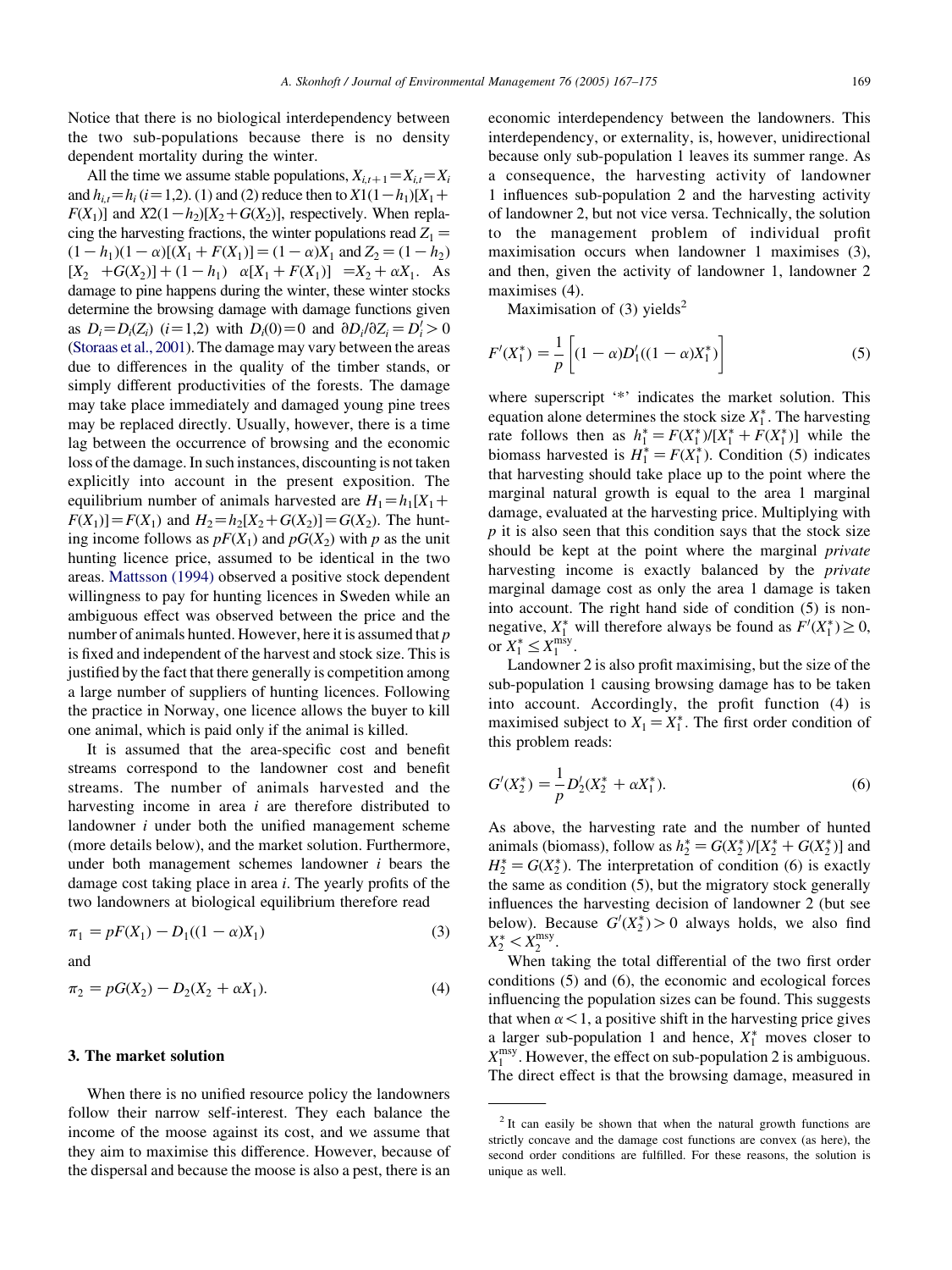terms of the harvesting price, decreases and hence, works in the direction of a higher stock size. But when an increase in sub-population 1 is accompanied by more dispersal, the damage in area 2 shifts up and thus, the total effect is unclear. On the other hand, an upward shift in the marginal damage cost always means lower stock sizes. The dispersal coefficient has an unambiguous stock size 1 effect, and a higher  $\alpha$  means a larger stock as the damage in area 1 then decreases. If the damage cost is strictly convex, the stock size 2 effect will be in the opposite direction because of a larger migratory population. However, when the cost function is linear, there will be no stock 2 effect as then the marginal conditions do not change (see below). The number of moose harvested  $H_i^*$  will change in the same direction as the stock sizes because  $X_i^* \leq X_i^{\text{msg}}$  while it can easily be demonstrated that the harvesting rates  $h_i^*$  change in the opposite direction.

### 4. The unified management scheme

Within the unified management scheme, the wildlife manager (the social planner) aims to find area-specific hunting quotas that maximise overall profit. The hunting quotas are then distributed to the landowners. Because the landowners also now bear the damage cost taking place in their respective areas, there is still a correspondence between the landowner profit and the area profit (see also above). The profit of the landowners, i.e. the property rights, is accordingly controlled by the wildlife manager [\(Bromley,](#page-8-0)  $1991$ .<sup>3</sup> It can easily be verified that the first order conditions when maximising the sum of (3) and (4),  $\pi = (\pi_1 + \pi_2)$ , will be

$$
F'(X_1^{\mathrm{u}}) = \frac{1}{p} \left[ (1 - \alpha) D_1'((1 - \alpha)X_1^{\mathrm{u}}) + \alpha D_2'(X_2^{\mathrm{u}} + \alpha X_1^{\mathrm{u}}) \right]
$$
(7)

in addition to the above condition (6), now as

$$
G'(X_2^{\mathrm{u}}) = \frac{1}{p} D_2'(X_2^{\mathrm{u}} + \alpha X_1^{\mathrm{u}})
$$
 (6')

and where superscript 'u' indicates the unified management scheme. The only difference between (7) and (5) is that the browsing damage caused by the migratory stock in the area 2 is taken into account as well; that is, the damage now reflects the social marginal cost.

Because the social value, and not only the private value, of the damage caused by sub-population 1 is taken into account, we find  $X_1^u < X_1^*$ . Accordingly, we also have  $X_2^{\text{u}} \geq X_2^*$ . The results for the harvesting rates will therefore be the opposite. Moreover, the profit of landowner 1 will be lower than that of the market solution,  $\pi_1^u < \pi_1^*$ , while we have  $\pi_2^u > \pi_2^*$  due to less browsing damage. Hence, the unified management scheme makes landowner 2 better off and landowner 1 worse off compared to the market solution. Due to the very nature of the optimisation problems, we also have  $\pi^{\text{u}} = (\pi_1^{\text{u}} + \pi_2^{\text{u}}) > \pi^* = (\pi_1^* + \pi_2^*)$ . We obtain the same comparative static effects as in the market solution except that the dispersal coefficient now generally has an ambiguous stock 1 effect because the marginal damage in both areas has to be taken into account when determining  $X_1^u$ . This fact implies that a unified management practice of neglecting dispersal (cf. Section 1) has ambiguous stock as well as harvesting effects (Section 6 below gives the details).

#### 5. Specific functional forms and numerical illustrations

The model will now be illustrated by data from the so-called Swe–Nor moose region on the border between the two countries Sweden and Norway, some 250 km north of Oslo. The Swe part of the region, located in Torsby municipality (Sweden), covers 43,600 ha, while the Nor part of the region, located in Trysil municipality (Norway), covers 78,300 ha, altogether 121,900 ha. This region fits well with the present assumption of winter migration, and due to the snow and forage conditions the one-way migration runs from Nor to Swe. It is estimated that about 30% of the moose grazing in the Swe area in the winter are migratory moose from the Nor area, and the forestry damage here is considerable (for more details, see [Olaussen \(2000\)\)](#page-8-0).

The natural growth functions are specified logistic with sub-populations 1 and 2 growth as  $F(X_1)=rX_1(1-X_1/K_1)$ and  $G(X_2) = rX_2(1-X_2/K_2)$ , respectively.  $r>0$  is the maximum specific growth rate, assumed to be identical for both sub-populations, and  $K_i>0$  ( $i=1,2$ ) are the carrying capacities. Whether the damage functions are concave or convex are unclear (see above). As a compromise we use linear functions (but see below), such that we have  $D_1(Z_1) = a_1Z_1 = a_1(1-\alpha)X_1$ , with  $a_1 > 0$ , in area 1, and  $D_2(Z_2)=a_2Z_2=a_2(X_2+\alpha X_1)$ , with  $a_2>0$ , in area 2. Inserted into the first order conditions (5) and (6), we find  $F'(X_1^*) =$  $a_1(1 - \alpha)/p$  and  $G'(X_2^*) = a_2/p$ , respectively. When solving for the stock sizes, the market solution reads

$$
X_1^* = \frac{K_1}{2r} \left[ r - \frac{a_1(1-\alpha)}{p} \right]
$$
 (8)

<sup>&</sup>lt;sup>3</sup> As mentioned, such a scheme is more or less in accordance with the actual management policy in Norway and in Scandinavia. Even if the property rights following such a scheme may cause substantial asymmetries between the cost and benefit among the landowners (but at a smaller extent than that of the market solution, see below), the general rule is that the quotas set by the wildlife manager (the hunting board) are respected, and there is almost no cheating or illegal harvesting. The important reason for this is the strong social control of the Scandinavian moose hunting which, as already mentioned, is one of the most important social and cultural yearly events taking place in many rural communities (see, e.g. [Saether](#page-8-0) [et al. \(1992\)\)](#page-8-0). However, in some instances, various compensation schemes may be established. However, such schemes are not analysed here.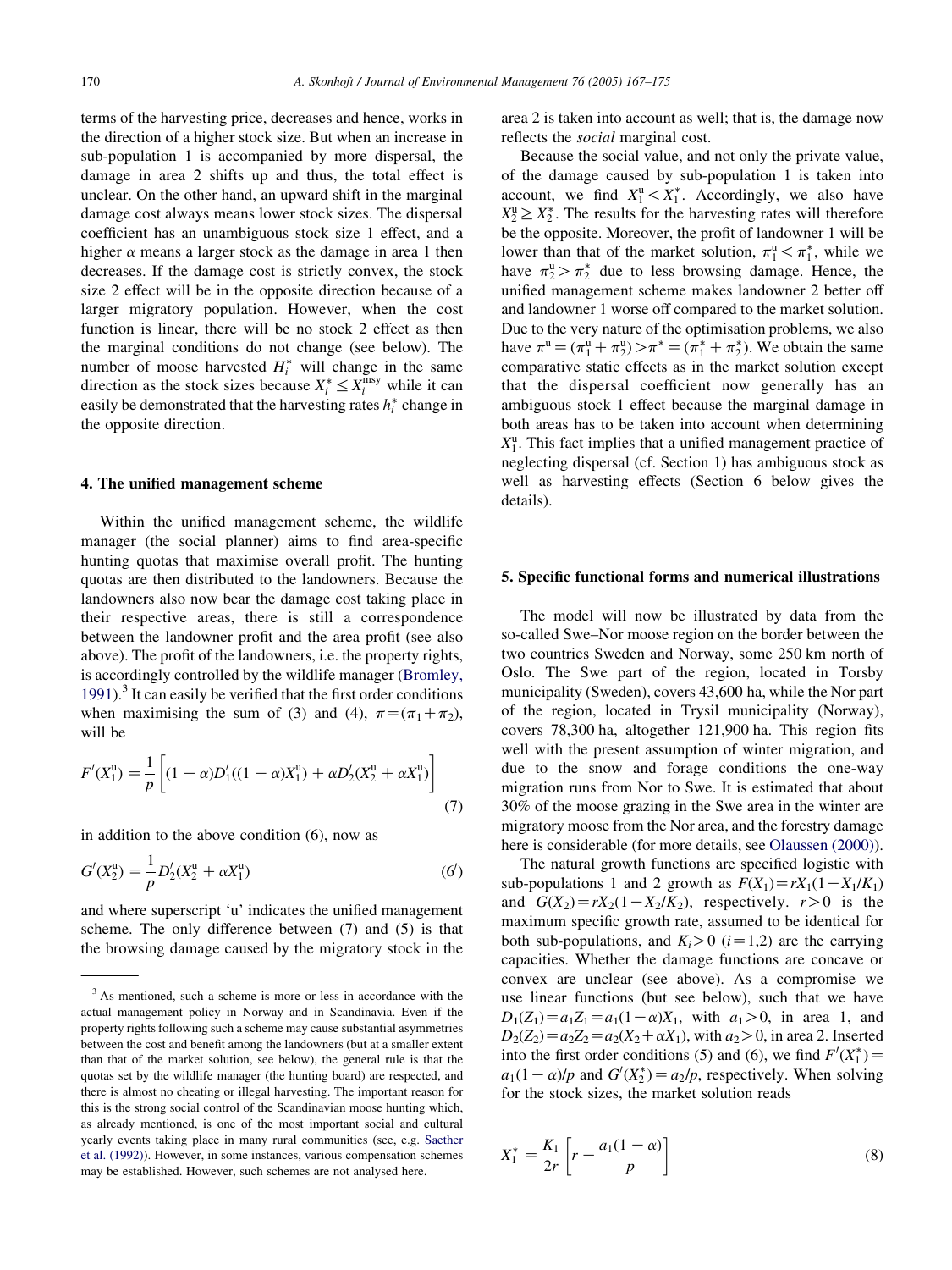and

$$
X_2^* = \frac{K_2}{2r} \left[ r - \frac{a_2}{p} \right].
$$
\n
$$
(9)
$$

A special feature of this solution is that these two first order conditions are independent. Hence, when the damage functions are linear, landowner 2 may manage subpopulation 2 separately in an optimal way without being influenced by the harvesting decision of the other landowner.<sup>4</sup> Notice also that the dispersal parameter does not affect the harvesting decision of landowner 2. This result hinges again on the constant marginal damage assumption. When combining (8) and (9) it is seen that the optimal stock density in area 1 will be above that of the area 2 density if the marginal grazing damage is lower here; that is,  $X_1^*/K_1$  >  $X_2^*/K_2$  if  $(1-\alpha)a_1 < a_2$  for all  $0 \le \alpha < 1$ . This is a quite intuitive result as the harvesting price is the same in the two areas.

Under these specific functional forms, a higher harvesting price means more animals in both areas. More productive ecological conditions, i.e. higher carrying capacities and a higher maximum specific growth rate, work in the same direction. These results are, however, far from obvious as long as the species, as here, is both a value and pest. The dispersal coefficient has an unambiguous landowner 1 profitability effect as differentiation of  $\pi_1^* =$  $pF(X_1^*) - a_1(1 - \alpha)X_1^*$  yields  $\partial \pi_1^* / \partial \alpha = [pF' - a_1(1 - \alpha)]$  $\left(\frac{\partial X_1^*}{\partial \alpha}\right) + a_1 X_1^* = a_1 X_1^* > 0$  when using the first order condition. The landowner 2 profit  $\pi_2^* = pG(X_2^*)$  –  $a_2(X_2^* + \alpha X_1^*)$  is also affected and we find  $\partial \pi_2^* / \partial \alpha =$  $-a_2[X_1^* + \alpha(\partial X_1^*/\partial \alpha)] < 0$  because  $\partial X_1^* / \partial \alpha$  is positive. This result is also quite obvious as more dispersal means that more of the damage is imposed on area 2.

Under the unified management scheme, the first order condition (7) reads  $F'(X_1^u) = [a_1(1 - \alpha) + a_2\alpha]/p$ . Accordingly, when solving for the stock size, we find

$$
X_1^{\rm u} = \frac{K_1}{2r} \left[ r - \frac{a_1(1-\alpha) + a_2\alpha}{p} \right].
$$
 (10)

In addition, we also have Eq. (9), now as:

$$
X_2^{\mathrm{u}} = \frac{K_2}{2r} \left[ r - \frac{a_2}{p} \right].\tag{9'}
$$

Hence, within the unified management scheme, the stock sizes are determined independently of each other as well. Compared to the market solution the only difference is the term  $\alpha a_2$  in Eq. (10) reflecting the fact that the damage cost facing landowner 1 should add up to the social cost. As a consequence, the effect of higher dispersal is ambiguous,

and we only have  $\partial X_1^{\mathfrak{u}} / \partial \alpha > 0$  if  $a_1 > a_2$  since more migration then reduces the overall marginal damage. The profitability effects are therefore ambiguous as well, and we find  $\partial \pi_1^{\mathfrak{u}} / \partial \alpha = a_2 \alpha (\partial X_1^{\mathfrak{u}} / \partial \alpha) + a_1 X_1^{\mathfrak{u}}$  and  $\partial \pi_2^{\mathfrak{u}} / \partial \alpha = -a_2(X_1^{\mathfrak{u}} +$  $\alpha(\partial X_1^{\mathfrak{u}}/\partial\alpha)$  when again using the first order conditions, while the total profit changes simply as  $\partial \pi^u / \partial \alpha$  $(a_1 - a_2)X_1^u$ . In line with intuition, more dispersal means lower total profit suggesting that  $a_2 > a_1$ .

As already seen, we have  $\pi_1^u < \pi_1^*$  together with  $\pi_2^u > \pi_2^*$ and  $\pi^u > \pi^*$ . However, because the sub-population 2 stock will be the same under the two management schemes and hence, the landowner 2 harvesting income will be the same as well, we find  $\pi_2^u > \pi_2^*$  because of lower browsing damage under the unified management scheme. Moreover,  $\pi_1^u < \pi_1^*$  holds because reduced harvesting income dominates reduced area 1 browsing damage. Finally, we have  $\pi^u - \pi^* = p[F(X_1^u) - F(X_1^*)] - [a_1(1 - \alpha) + a_2\alpha]$  $(X_1^u - X_1^*) > 0$  because reduced overall grazing damage, the second term, dominates reduced landowner 1 harvesting income, the first term. The profitability gap between the two regimes due to more dispersal shifts according to  $\partial(\pi^u - \pi^*)/\partial \alpha = -(a_2 - a_1)(X_1^{\bar{u}} - X_1^*) + a_2 \alpha (\partial X_1^* / \partial \alpha).$ Because  $\partial X_1^* / \partial \alpha > 0$  and  $X_1^* > X_1^0$ , we therefore find that a higher  $\alpha$  increases the total profitability gap between the two regimes when the area 2 marginal damage is higher than the area 1 damage.

The numerical results are now reported. All the parameter values in the simulations are based on [Olaussen](#page-8-0) [\(2000\)](#page-8-0). The maximum specific growth rate is fixed as  $r=0.47$  while the carrying capacities, assumed to be proportional to the size of the areas, are  $K_1 = 4550$  and  $K_2$ =2540 (number of moose) so that area 1 is referring to Nor while area 2 is Swe (see above). The price of the hunting licence is  $p=6500$  (NOK per moose, 1999 prices). The marginal damage cost is higher in Swe than in Nor as Swe is mainly located at a lower altitude within more productive forest and it is given as  $a_1 = 1500$  and  $a_2 = 2500$ (NOK per moose, 1999 prices). The baseline migration parameter is assumed to be  $\alpha$  = 0.2. However, because of the importance of dispersal, we also study the effects of other values. [Table 1](#page-5-0) reports the results when having the market solution while [Table 2](#page-5-0) is for the unified management scheme.

Under the market solution, sub-population 1 increases with increased dispersal while sub-population 2 is unaffected ([Table 1\)](#page-5-0). Under the unified management scheme, the opposite happens for sub-population 1 because  $a_2 > a_1$ ([Table 2](#page-5-0)). From a unified management point of view it is accordingly profitable to reduce the total stock compared to a scenario without dispersal. In the market solution, the landowner 1 profit increases steadily with more dispersal while the opposite happens for landowner 2. The total profitability also falls in both regimes, and the total profitability gap widens between the unified management and the market solution. All these results follow the above discussion. It is also seen that  $\pi_2^*$  becomes negative when  $\alpha$ 

<sup>4</sup> The model is also illustrated when having strictly convex damage functions, and the first order conditions determining the stock sizes will then be interdependent. Moreover, the dispersal coefficient will influence sub-population 2 as well. This will also be so when having unified management. See Appendix.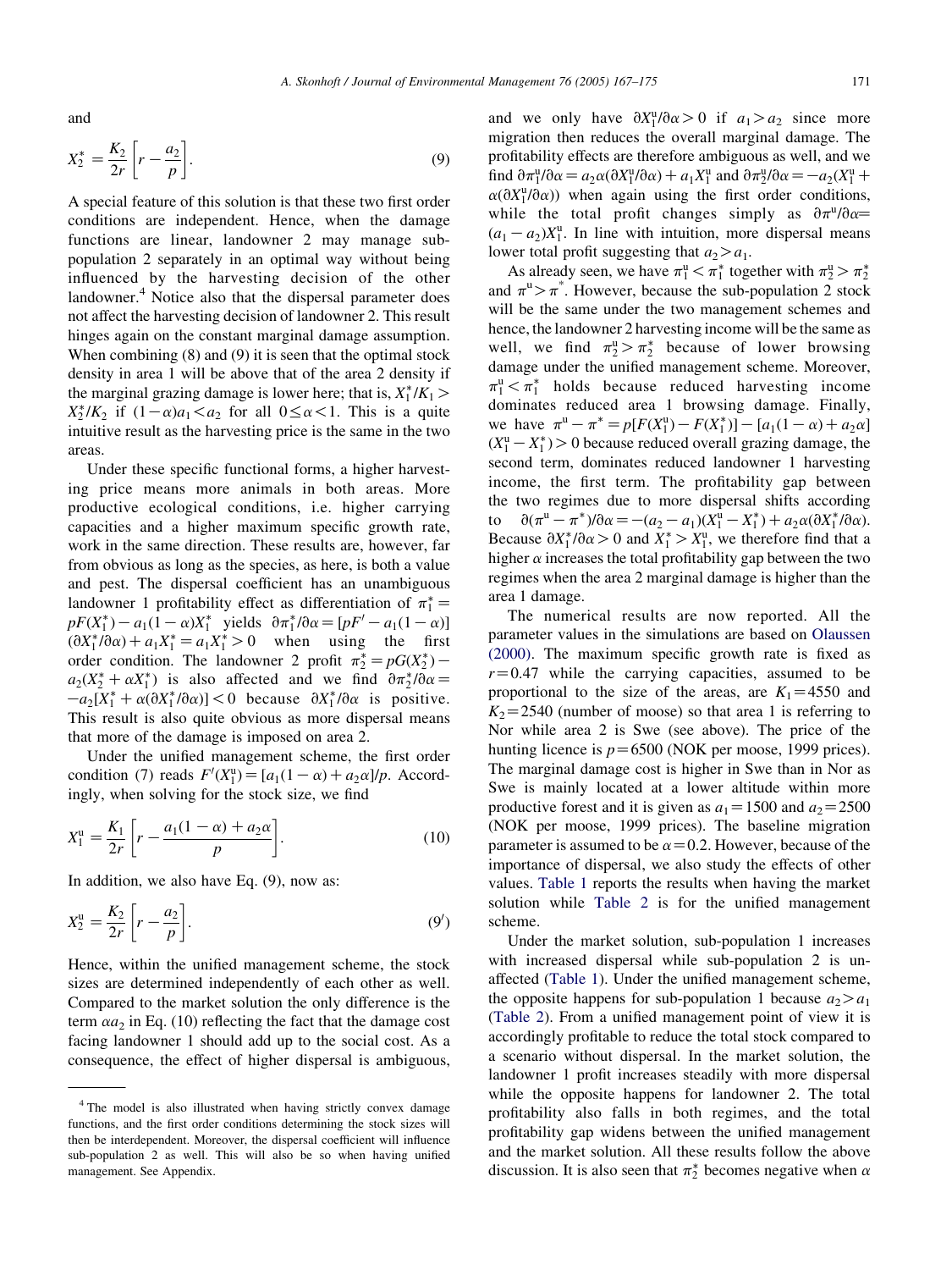<span id="page-5-0"></span>

| Table 1         |
|-----------------|
| Market solution |

|                                          | Migration rate $(\alpha)$ |        |         |         |         |         |  |
|------------------------------------------|---------------------------|--------|---------|---------|---------|---------|--|
|                                          | 0.0                       | 0.2    | 0.4     | 0.6     | 0.8     | 1.0     |  |
| Stock, area $1 X_1^*$                    | 1158                      | 1381   | 1605    | 1828    | 2052    | 2275    |  |
| Stock, area $2 X_2$ <sup>*</sup>         | 231                       | 231    | 231     | 231     | 231     | 231     |  |
| Total stock $X^*$                        | 1389                      | 1612   | 1836    | 2059    | 2283    | 2506    |  |
| Harvest rate area 1 $h_1$ <sup>*</sup>   | 0.26                      | 0.25   | 0.23    | 0.22    | 0.21    | 0.19    |  |
| Harvest rate area 2 $h_2$ <sup>*</sup>   | 0.30                      | 0.30   | 0.30    | 0.30    | 0.30    | 0.30    |  |
| Profit, landowner $1 \pi_1^*$            | 900                       | 1281   | 1729    | 2244    | 2826    | 3475    |  |
| Profit, landowner 2 $\pi_2$ <sup>*</sup> | 64                        | $-627$ | $-1541$ | $-2678$ | $-4039$ | $-5623$ |  |
| Total profit $\pi^*$                     | 964                       | 654    | 188     | $-434$  | $-1213$ | $-2148$ |  |

Stock sizes (number of moose), harvesting rates and profit (1000 NOK) for different migration rates ( $a_1$  = 1500 NOK per moose;  $a_2$  = 2500 NOK per moose;  $p=6500$  NOK per moose;  $r=0.47$ ;  $K_1=4550$  number of moose;  $K_2=2540$  number of moose).

| Table 2 |                    |
|---------|--------------------|
|         | Unified management |

|                                        | Migration rate $(\alpha)$ |        |        |         |         |        |  |  |
|----------------------------------------|---------------------------|--------|--------|---------|---------|--------|--|--|
|                                        | 0.0                       | 0.2    | 0.4    | 0.6     | 0.8     | 1.0    |  |  |
| Stock, area $1 X_1^u$                  | 1158                      | 1009   | 860    | 711     | 562     | 413    |  |  |
| Stock, area $2 X_2^u$                  | 231                       | 231    | 231    | 231     | 231     | 231    |  |  |
| Total stock $X^u$                      | 1389                      | 1240   | 1091   | 942     | 793     | 644    |  |  |
| Harvest rate area 1 $h_1^{\mathrm{u}}$ | 0.26                      | 0.27   | 0.28   | 0.28    | 0.29    | 0.30   |  |  |
| Harvest rate area 2 $h_2^{\rm u}$      | 0.30                      | 0.30   | 0.30   | 0.30    | 0.30    | 0.30   |  |  |
| Profit, landowner $1 \pi_1^u$          | 900                       | 1188   | 1357   | 1406    | 1337    | 1148   |  |  |
| Profit, landowner 2 $\pi_2^{\text{u}}$ | 64                        | $-440$ | $-797$ | $-1003$ | $-1060$ | $-969$ |  |  |
| Total profit $\pi^u$                   | 964                       | 748    | 561    | 404     | 276     | 179    |  |  |

Stock sizes (number of moose), harvesting rates and profit (1000 NOK) for different migration rates  $(a_1 = 1500 \text{ NOK} \text{ per } \text{moose}; a_2 = 2500 \text{ NOK} \text{ per } \text{moose};$  $p=6500$  NOK per moose;  $r=0.47$ ;  $K_1=4550$  number of moose;  $K_2=2540$  number of moose).

exceeds a certain (small) value. However, it should be noted that this is a calculated loss and not necessarily an actual loss, as the forest damage in most instances represents future profit loss (Section 2 above). The landowner 1 profit first increases and then decreases under the unified management scheme while the landowner 2 profit starts to increase when  $\alpha$  becomes high.

#### 6. The economic loss of neglecting dispersal

The unified management scheme is more or less in accordance with the actual management policy in Norway and in Scandinavia, although migration is currently not taken directly into account.<sup>5</sup> The theoretical reasoning and the numerical simulations imply that a management practice of neglecting dispersal has ambiguous stock as well as harvesting effects. However, as shown below, it is clear that there will be a total economic loss when harvesting quotas are implemented as if there was no dispersal. A management policy of neglecting dispersal will also redistribute profit among the landowners. In what follows, this is analysed under the unified management scheme by using the same specified functional forms as above, and we will find that this scheme then becomes more similar to the market solution.

Let  $X_i^0$  ( $i = 1, 2$ ) be the optimal determined stocks if there had been no dispersal; that is,  $X_i^0$  is the solution to the problem of maximising  $[pF(X_1)-a_1X_1+pG(X_2)-a_2X_2]$ . Accordingly, when dispersal is not taken into account, but the dispersal is governed by  $\alpha$ , the profit of the landowners reads  $\pi_1^0 = pF(X_1^0) - a_1(1 - \alpha)X_1^0$  and  $\pi_2^0 = pG(X_2^0)$  $a_2(X_2^0 + \alpha X_1^0)$ . As above,  $X_i^u$  is the unified management optimal stock size subject to the *actual* dispersal rate  $\alpha$ . When the wildlife manager does not take dispersal into account, the gain, or loss, of landowner 1 under the unified management scheme will therefore be

$$
\Delta \pi_1 = (\pi_1^0 - \pi_1^0) = p \left[ F(X_1^0) - F(X_1^0) \right] - a_1 (1 - \alpha) (X_1^0 - X_1^0)
$$
\n(11)

<sup>5</sup> According to Norwegian wildlife law, the State through the Directorate for Wildlife and Nature Management ('Direktoratet for Naturforvaltning') determines the number of animals to be hunted within each management area, and where the size of the management area depends on institutional as well as ecological factors. In a next step, the total quota is distributed among the landowners within the management area. These owners form a hunting board, and decide how to harvest and share the quota. In the present analysis, the two areas, with two landowners, represent the management area. The management goal is usually to maximise the meat value in ecological equilibrium [\(Saether et al., 1992\)](#page-8-0). Grazing damages are normally taken into account, however, often in ad hoc manner.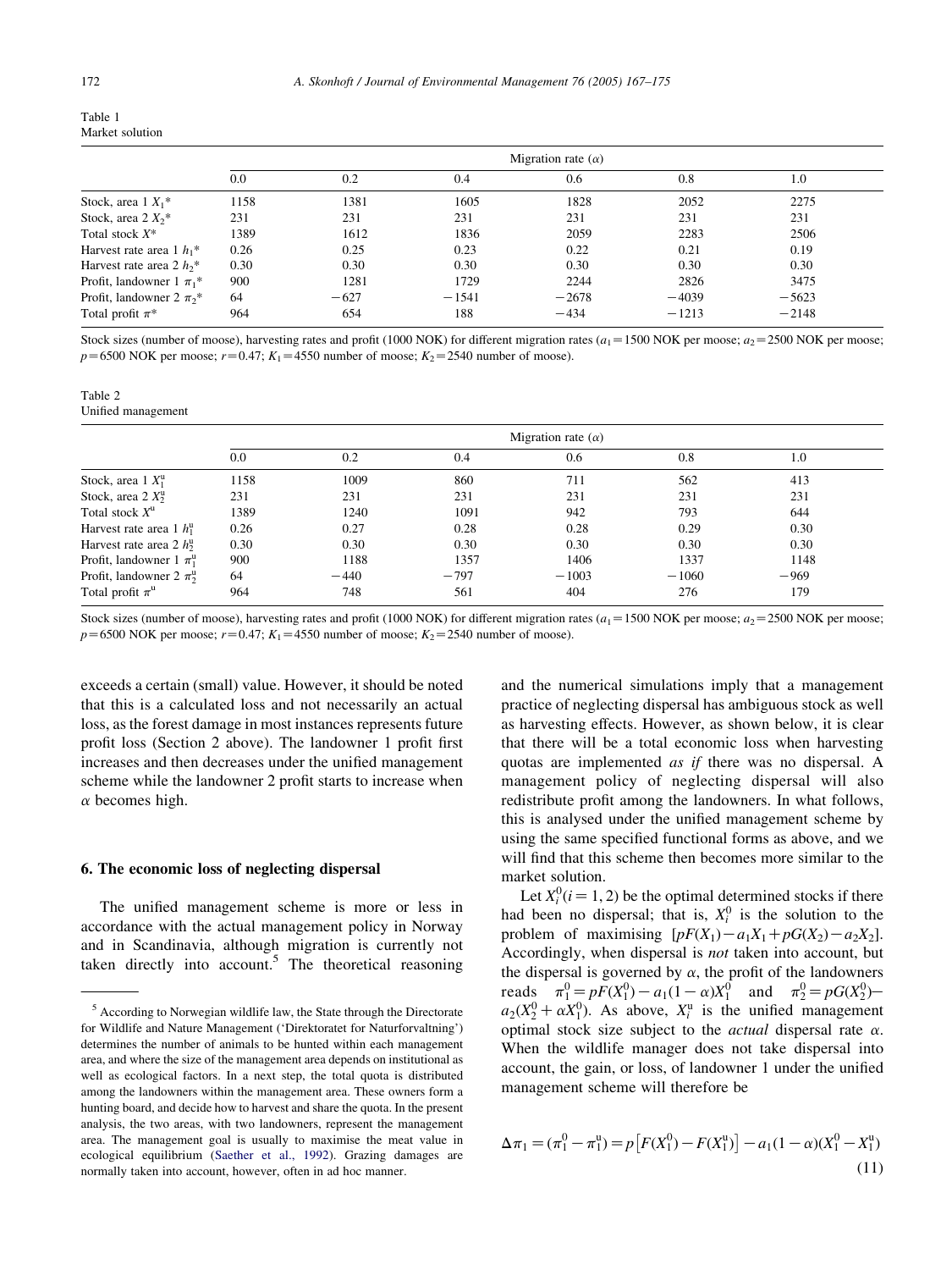| Table 3 |                                                                                                             |  |  |  |
|---------|-------------------------------------------------------------------------------------------------------------|--|--|--|
|         | Absolute profitability loss (1000 NOK) and relative profitability loss (in $\%$ ) when neglecting dispersal |  |  |  |

|                                                           | Migration rate $(\alpha)$ |        |        |         |         |  |
|-----------------------------------------------------------|---------------------------|--------|--------|---------|---------|--|
|                                                           | 0.2                       | 0.4    | 0.6    | 0.8     | 1.0     |  |
| Profit gain landowner 1, $\Delta \pi_1$                   | 60                        | 238    | 536    | 953     | 1489    |  |
| Profit loss landowner 2, $\Delta \pi_2$                   | $-75$                     | $-298$ | $-670$ | $-1191$ | $-1862$ |  |
| Total loss, $\Delta \pi$                                  | $-15$                     | $-60$  | $-134$ | $-238$  | $-372$  |  |
| Gain landowner 1 (in %) $\Delta \pi_1 / \pi_1^{\text{u}}$ |                           | 18     | 38     | 71      | 130     |  |
| Loss landowner 2 (in%) $\Delta \pi_2 / \pi_2^{\text{u}}$  | $-17$                     | $-37$  | $-67$  | $-112$  | $-192$  |  |
| Total loss (in %) $\Delta \pi / \pi^u$                    | $-2$                      | $-11$  | $-33$  | $-86$   | $-207$  |  |

Unified management (a<sub>1</sub>=1500 NOK per moose; a<sub>2</sub>=2500 NOK per moose; p=6500 NOK per moose; r=0.47; K<sub>1</sub>=4550 number of moose; K<sub>2</sub>=2540 number of moose).

while

$$
\Delta \pi_2 = (\pi_2^0 - \pi_2^u)
$$
  
=  $p \left[ G(X_2^0) - G(X_2^u) \right] - a_2 \left[ (X_2^0 + \alpha X_1^0) - (X_2^u + \alpha X_1^u) \right]$ 

is the loss, or gain, of landowner 2. As sub-population 2 is unaffected by the dispersal under the linear damage cost assumption (see above), this simplifies to:

$$
\Delta \pi_2 = -a_2 \alpha (X_1^0 - X_1^0). \tag{12}
$$

Under the cost assumption of  $a_1 < a_2$ ,  $X_1^u$  decreases with more dispersal and we hence have  $X_1^0 > X_1^0$  from the above Eq. (10). Eq. (12) therefore indicates that landowner 2 will experience an economic loss when the wildlife manager imposes harvesting quotas as if there was no dispersal,  $\Delta \pi$ <sub>2</sub> < 0. This loss will, to some extent, be counteracted by a gain of landowner 1,  $\Delta \pi_1 > 0.6$  However, there will always be an overall economic loss given by  $\Delta \pi = (\Delta \pi_1 + \Delta \pi_1)$  $p[F(X_1^0) - F(X_1^u)] - [a_1(1 - \alpha) + a_2 \alpha](X_1^0 - X_1^u) \leq 0$ .

Table 3 reports simulations when using the same parameter values as above. If, say,  $\alpha$  = 0.2, but the management takes place as if there is no migration and  $\alpha=0$ , subpopulation 1 becomes too high; 1158 animals instead of 1009, but sub-population 2 is unaffected [\(Table 2\)](#page-5-0). Inserted into Eqs. (11) and (12), we find the landowner 1 gain as  $\Delta \pi_1$  = 60 (1000 NOK) and the landowner 2 loss as  $\Delta \pi_2$  = -75. The overall profit loss is accordingly  $\Delta \pi$  = -15. The landowner 1 net gain is made up of an additional harvesting income of 238, outweighing the additional browsing damage loss of 178. The landowner 2 loss reflects

the additional damage of the migratory individuals, as the sub-population 2 stays unchanged.

The consequence of neglecting migration therefore translates into a substantial profit transfer among the landowners while the overall loss is quite modest as it is just about  $2\%$  ( $-15/748$ , see [Tables 2 and 3](#page-5-0)). With more dispersal, however, the total loss as well as the profit transfer increase, and for  $\alpha$ =0.4 and 0.6 the overall loss is 11 and 33%, respectively. Under the cost scenario of  $a_1 < a_2$  with  $X_1^0 > X_1^u$ , the total browsing damage loss always outweighs the landowner 1 harvesting gain. Under an opposite damage cost difference with  $a_1 > a_2$  and hence  $X_1^0 < X_1^0$ , however, we find that landowner 2 will gain while landowner 1 will experience an economic loss. The harvesting loss of landowner 1 then outweighs the benefit gained by a reduction in browsing damage. We also generally find that the total loss and profit transfer increase for higher forestry damage and more substantial cost differences either we have  $a_2 > a_1$ , as in the numerical examples, or the opposite.

When neglecting dispersal, the unified management scheme becomes more like the market solution of individual profit maximisation [\(Tables 1 and 2](#page-5-0)), and hence the 'Scandinavian model' approaches the 'North American model'. As the ecology is unaffected by the dispersal, it should be noted that no ecological mechanism reveals the allocation errors of neglecting dispersal suggested that the manager set quotas according to the population equations; that is, as long as  $X_i^0$  (*i* = 1,2) and the harvesting rates are in accordance with the ecological equilibrium conditions  $X_1 =$  $(1-h_1)[X_1+F(X_1)]$  and  $X_2=(1-h_2)[X_2+G(X_2)]$ . Moreover, because the browsing damage often represents future loss of profit (Section 2), there is no clear economic signal indicating allocation errors either. These two features may explain today's practice of ignoring migration when setting harvesting quotas. [Saether et al. \(1992\)](#page-8-0) propose larger management areas due to the seasonal migration. Larger areas imply reduced cross border dispersal, but as long as the manager does not take it directly into account, the harvesting quotas and stock sizes will still generally be inefficient, accompanied by an overall profitability loss and profitability transfer among the landowners.

 $6$  This may be proved as follows. If we assume that landowner 1 gains,  $\Delta \pi_1 > 0$  yields  $[F(X10) - F(X1u)]/(X10 - X1u) > a1(1-\alpha)/p$  after a slight reformulation of Eq. (11). Because  $X10 > X1$ u holds under the given cost assumptions and we also have  $X1u < X1$ msy and logistic natural growth,  $F/(X1u)$   $\geq$   $[F(X10) - F(X1u)]/(X10 - X1u)$  holds. When comparing with the first order condition  $F/(X1u) = [a1(1-\alpha) + a2\alpha]/p$  it is then seen that the assumption of  $\Delta \pi_1 > 0$  is not contradicted.

An overall loss follows per definition from the nature of the optimisation problem. It may also be proved in a same manner as the proof of the gain of landowner 1 (see footnote 6).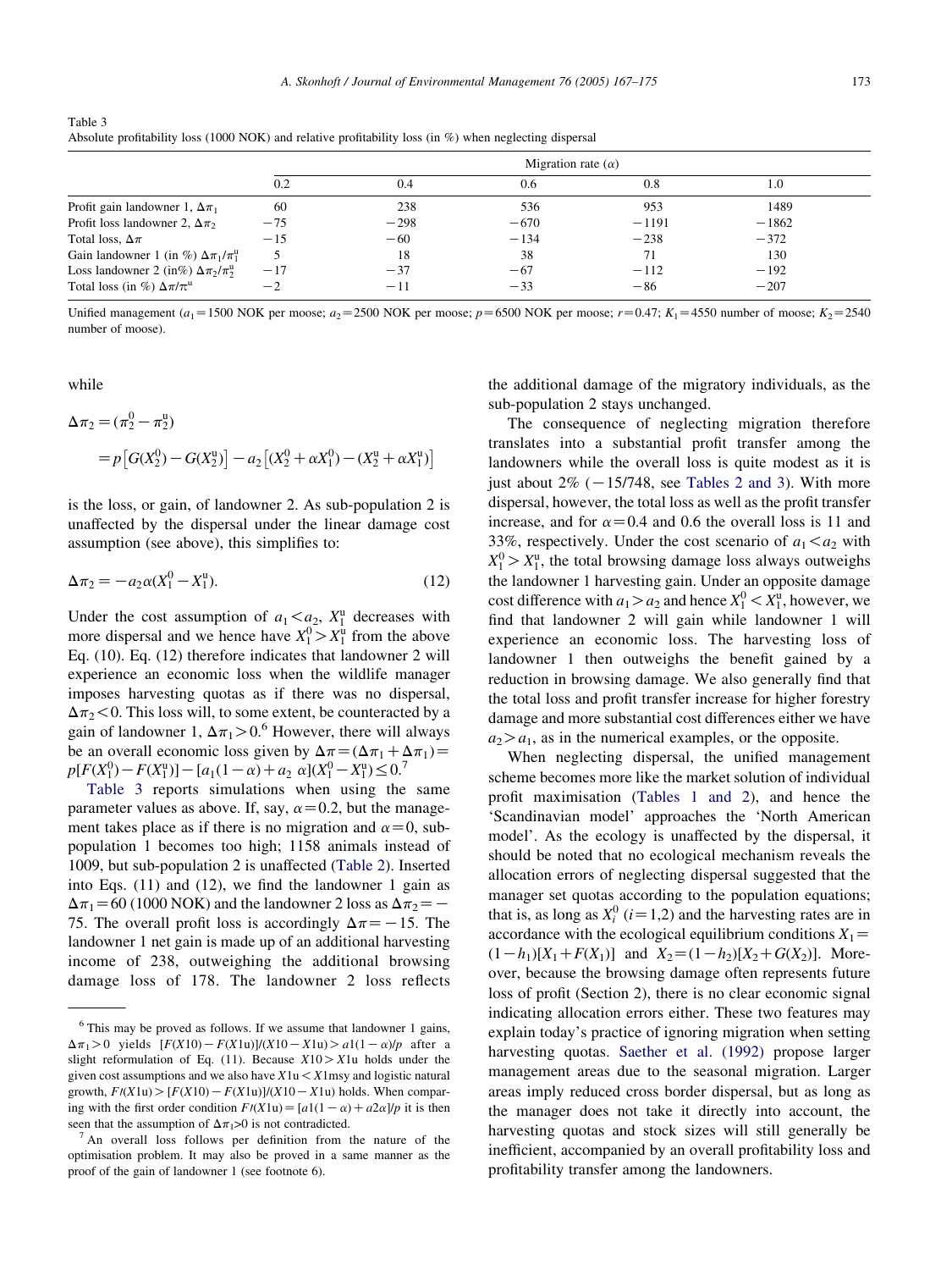## <span id="page-7-0"></span>7. Concluding remarks

We have analysed the harvesting of a species—the moose (*Alces alces*)—that represents both a pest and value in a situation where dispersal causes an economic interdependency between different landowners exploiting it. The management is studied under a unified scheme where the wildlife manager (the planner) aims to find harvesting quotas maximising the difference between harvesting income and forestry damage. The management is also studied in a situation where the landowners follow their narrow self-interests and maximise their private profit. The harvesting scheme here is referred to as the market solution.

In the first part of the paper, we show how dispersal influences stock levels, harvesting quotas and profitability. We also show how profitability differs among the two management schemes. The unified management scheme (the 'Scandinavian model') yields a higher total profit than the market solution (the 'North American model') and it is demonstrated that this difference may be quite substantial in an ecological and institutional setting (small areas) with high dispersal. It is also shown that the market solution generally yields a wider gap between harvesting income and forestry damage among the landowners than the unified management scheme. In the second part of the paper, it is demonstrated how the present practice of neglecting migration either leads to too many or too few migratory individuals within the unified management scheme. By not taking migration into account when setting the harvesting quotas, a larger gap between the actual harvesting income and browsing damage of the landowners is therefore attained. In addition, the total economic viability of the moose populations decreases. All these results can be related to the standard economic theory of having a unidirectional externality.

Models are only approximations of how we conceive reality, and they are only as good as the assumptions they are based on. Environmental and biological stochastic variations are neglected, and the present analysis is carried out at ecological equilibrium where current profit is maximised. Maximising present-value profit is an obvious

| Table A1 |                               |  |
|----------|-------------------------------|--|
|          | Strictly convex grazing costs |  |

alternative management goal. The analysis of the long-term equilibrium (steady-state) of such a problem, either under the market solution or the unified management scheme, however, does not add much compared to the present analysis as the equilibrium solutions coincide when the rate of discount is equal to zero (see, e.g. [Munro and Scott](#page-8-0) [\(1985\)](#page-8-0)). It should also be noted that a dynamic approach implies no dynamic game situation under the market solution because of the unidirectional nature of the externality among the landowners. On the other hand, there is a fundamental difference between static and dynamic approaches as the present exposition of maximising profit in ecological equilibrium implies that the moose stock as a capital asset is neglected. Hence, when the discount rate is equal to zero, the opportunity cost of capital is zero as well. Our analysis is also carried out in an aggregate manner because the moose population is considered as biomass. The reality is obviously more complex as there are selective harvesting schemes with different harvesting values among males, females and calves, and there are variations in browsing pressure and damage among the different sex and age groups. The migration pattern may clearly also be more complex than just seasonal migration. However, by doing all these simplifications, it is possible to reveal some important driving forces that we will also find in more complex, and hence, realistic, settings.

#### Acknowledgements

Thanks to Bernt-Erik Saether for discussions initiating this research. Thanks also to Jon Olaf Olaussen, Jos Milner and two reviewers for comments on earlier drafts of the paper.

## Appendix. Convex damage cost functions under unified management

Strictly convex grazing damage costs are introduced by specifying the cost functions as  $D_i = a_i Z_i + (b_i/2)Z_i^2$  with  $a_i>0$  and  $b_i>0$   $(i=1,2)$ . Solving for the unified

|                                        | Migration rate $(\alpha)$ |        |        |        |        |        |  |  |
|----------------------------------------|---------------------------|--------|--------|--------|--------|--------|--|--|
|                                        | 0.0                       | 0.2    | 0.4    | 0.6    | 0.8    |        |  |  |
| Stock, area $1 X_1^u$                  | 664                       | 688    | 653    | 542    | 373    | 197    |  |  |
| Stock, area $2 X_2^u$                  | 188                       | 134    | 84     | 59     | 69     | 110    |  |  |
| Total stock $X^u$                      | 852                       | 822    | 737    | 601    | 442    | 307    |  |  |
| Harvest rate area 1 $h_1^{\mathrm{u}}$ | 0.29                      | 0.29   | 0.29   | 0.29   | 0.30   | 0.31   |  |  |
| Harvest rate area 2 $h_2^{\rm u}$      | 0.30                      | 0.31   | 0.31   | 0.32   | 0.31   | 0.31   |  |  |
| Profit, landowner 1 $\pi_1^u$          | 1002                      | 1178   | 1277   | 1220   | 964    | 576    |  |  |
| Profit, landowner 2 $\pi_2^{\rm u}$    | 71                        | $-266$ | $-606$ | $-795$ | $-715$ | $-425$ |  |  |
| Total profit $\pi^u$                   | 1073                      | 912    | 671    | 425    | 249    | 150    |  |  |

Unified management. Stock sizes (number of moose), harvesting rates and profit (1000 NOK) for different migration rates  $(a_1 = 1100 \text{ NOK per moose};$  $a_2$ =2300 NOK per moose;  $b_1 = b_2$ =1.6 NOK per moose<sup>2</sup>;  $p$ =6500 NOK per moosel;  $r$ =0.47;  $K_1$ =4550 number of moose;  $K_2$ =2540 number of moose).